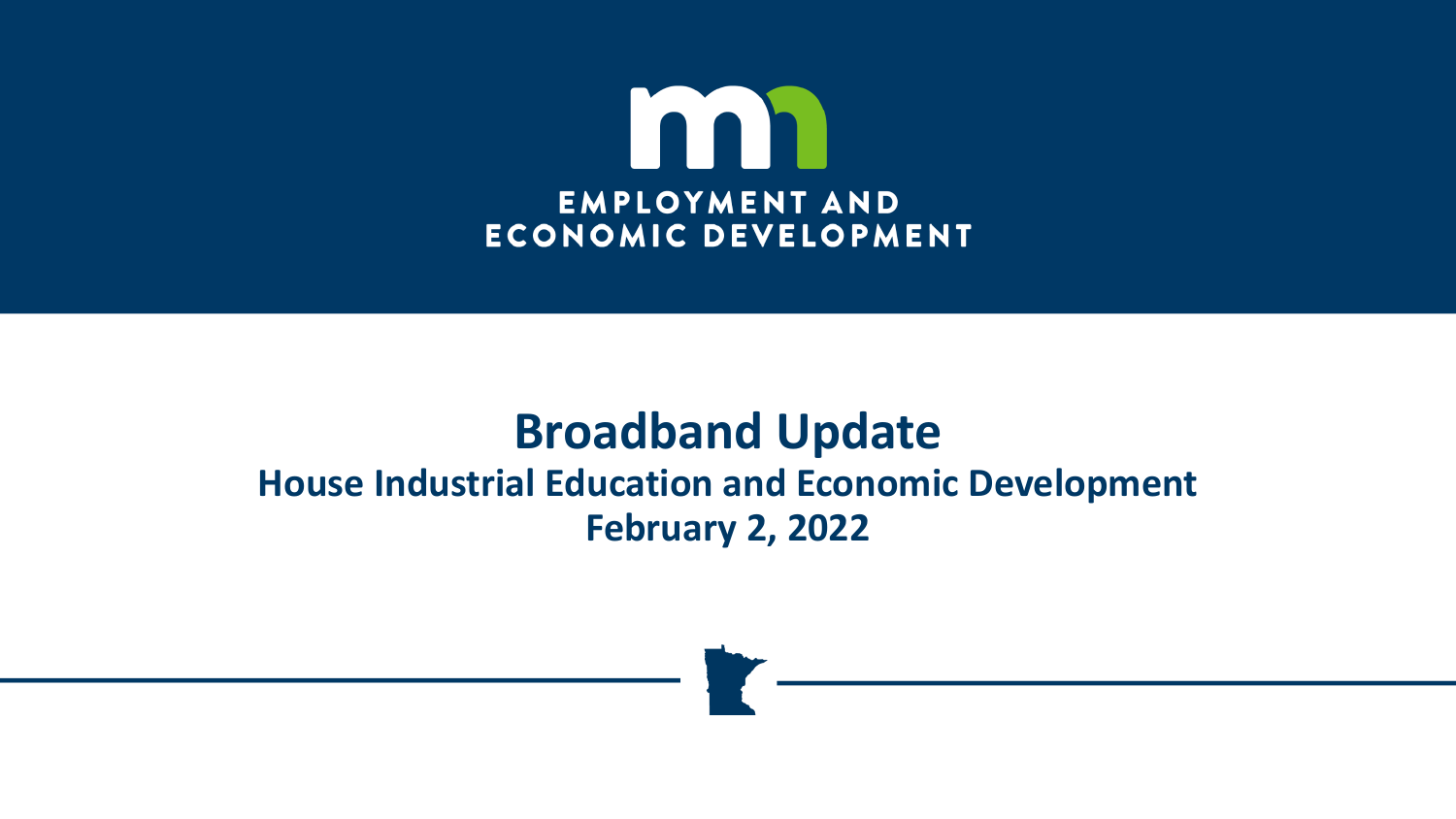## **2021 Legislative Session and Broadband Grants**

- During the 2021 Legislative Session, the Legislature appropriated \$70 million from the federal Capital Projects Fund to be used for Border to Border Broadband Grants
- No money was appropriated from the General Fund
- DEED did not launch a broadband grant round in 2021
- The Capital Projects Fund process caused delays in launching a grant round
	- State funds allow for much more flexibility and predictability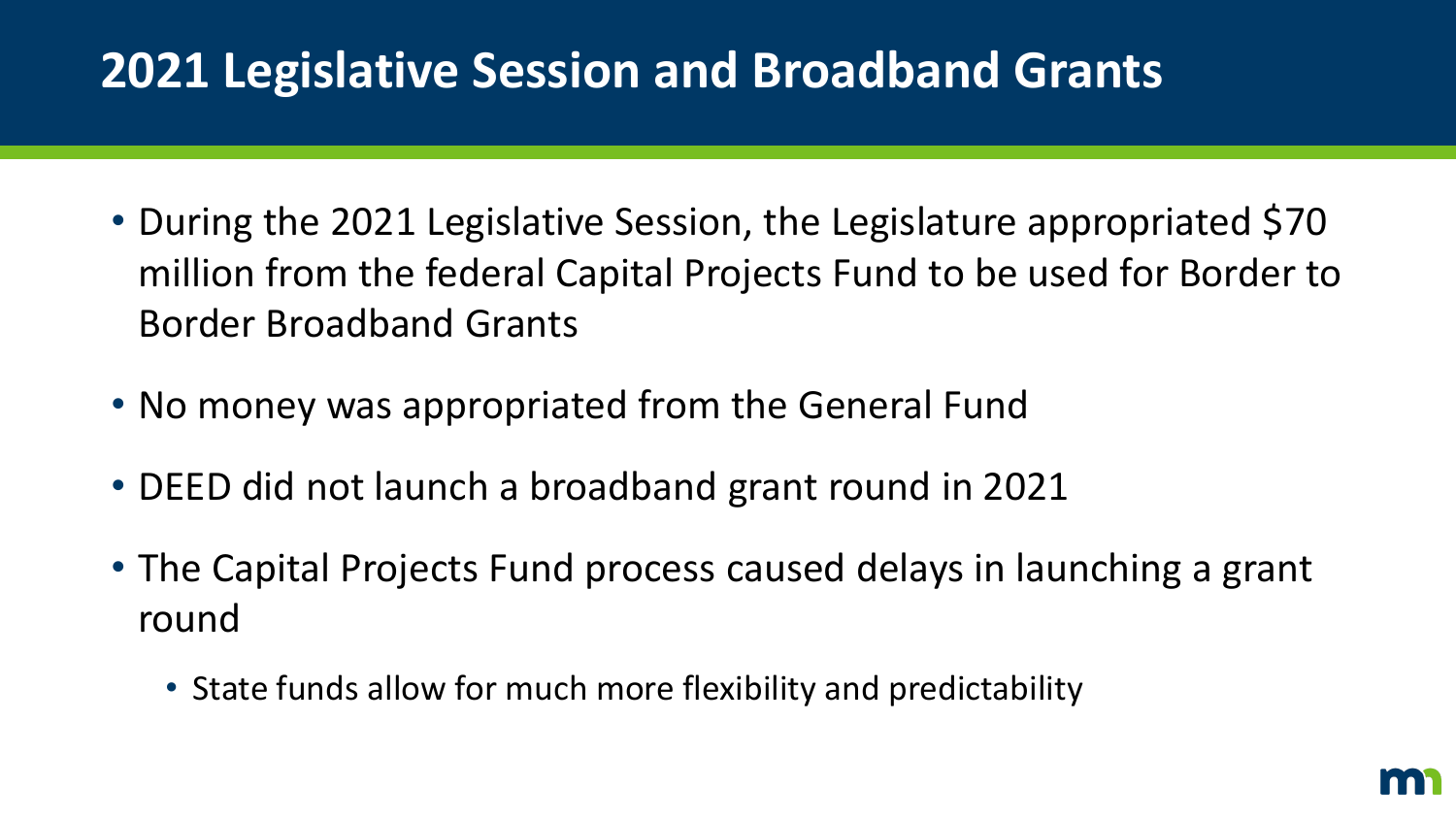# **Capital Projects Fund Process**

- Application Portal Launch September 24, 2021
- Deadline to Request Funding December 27, 2021
- Deadline to Submit Grant Plan September 24, 2022
- DEED has submitted its grant plan to use funds for the Border to Border Grant Program and is awaiting approval from the U.S. Dept. of the Treasury.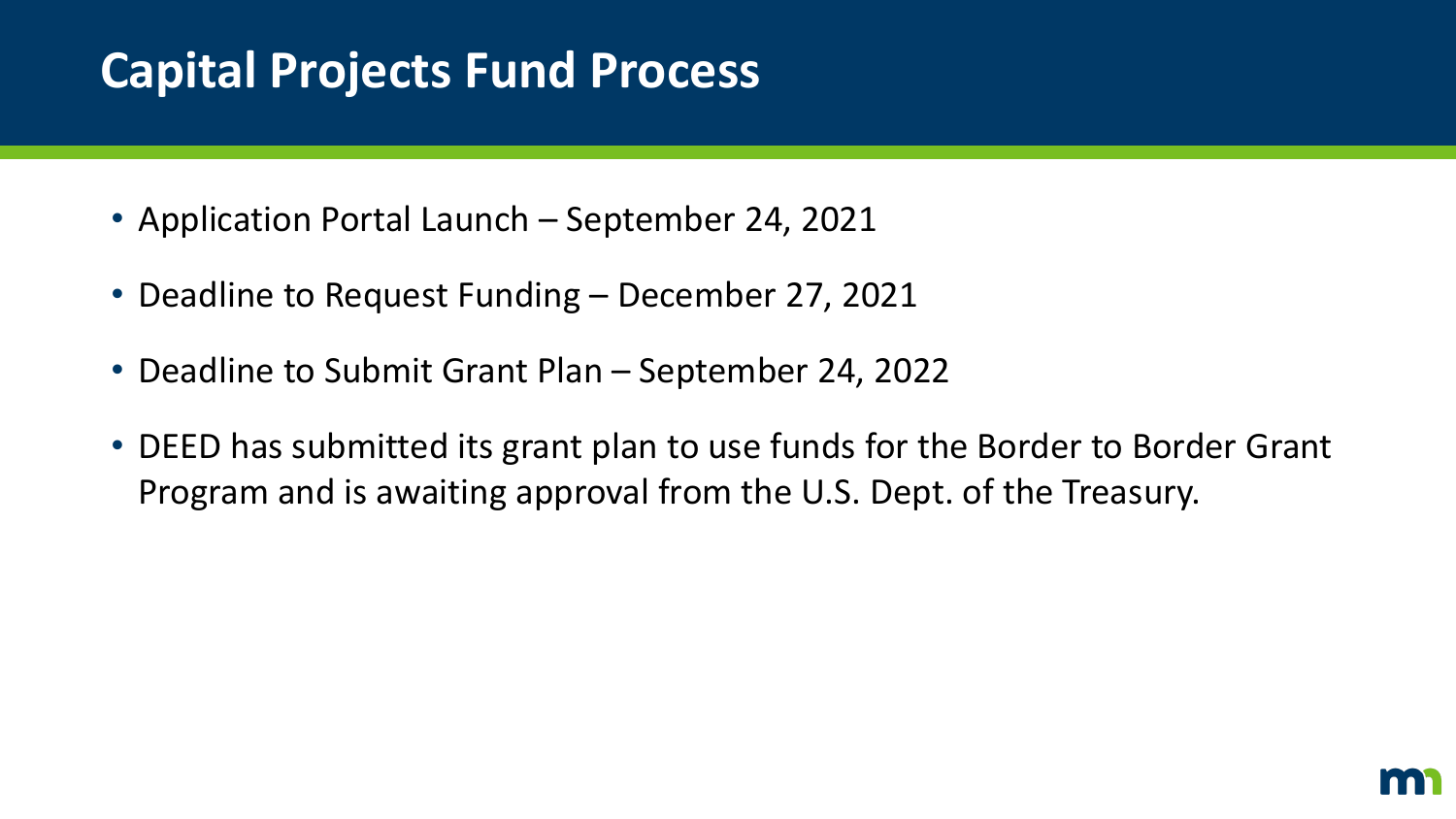## **2022 Broadband Outlook**

- The Office of Broadband Development anticipates receiving approval on the grant plan in February
- We expect to launch two grant rounds in 2022 using the \$70 million appropriated from the Capital Projects Fund
- The first round will be in FY2022 and the second round will be in FY2023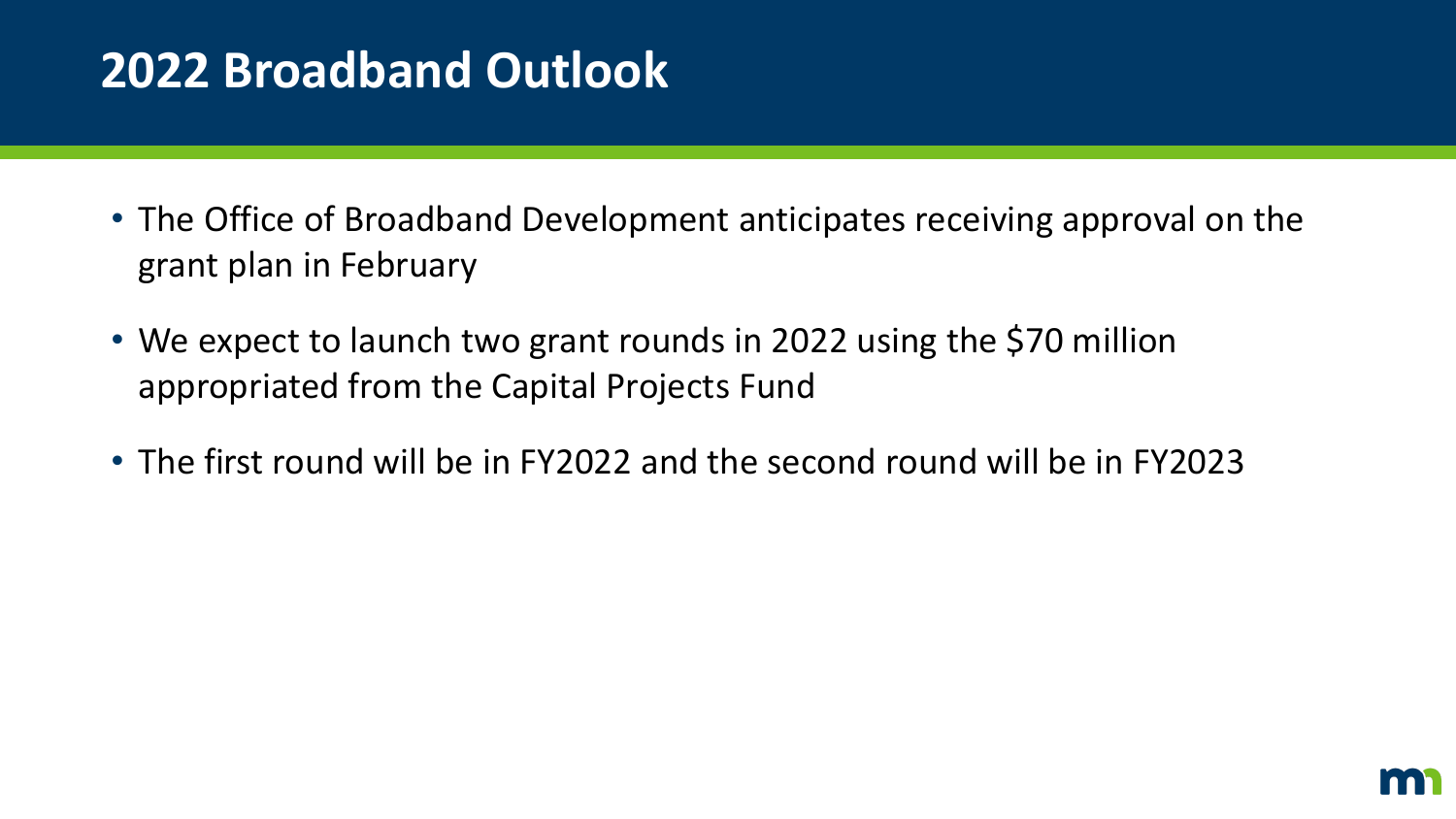

#### 2021 Broadband Availability in the State of Minnesota

Percentage of Households Served by Wireline Broadband Service by City/Township At Least 100 Mbps Download/20 Mbps Upload Speeds Statewide Availability: 88.52%, Rural: 75.05%

| 2021                            |                |
|---------------------------------|----------------|
| Statewide 100/20 of Households: | 88.52% covered |
| # of Households without:        | 240,000        |
|                                 |                |
| Non-metro 100/20 of Households: | 75.05% covered |
| # of Households without:        | 224,000        |

m